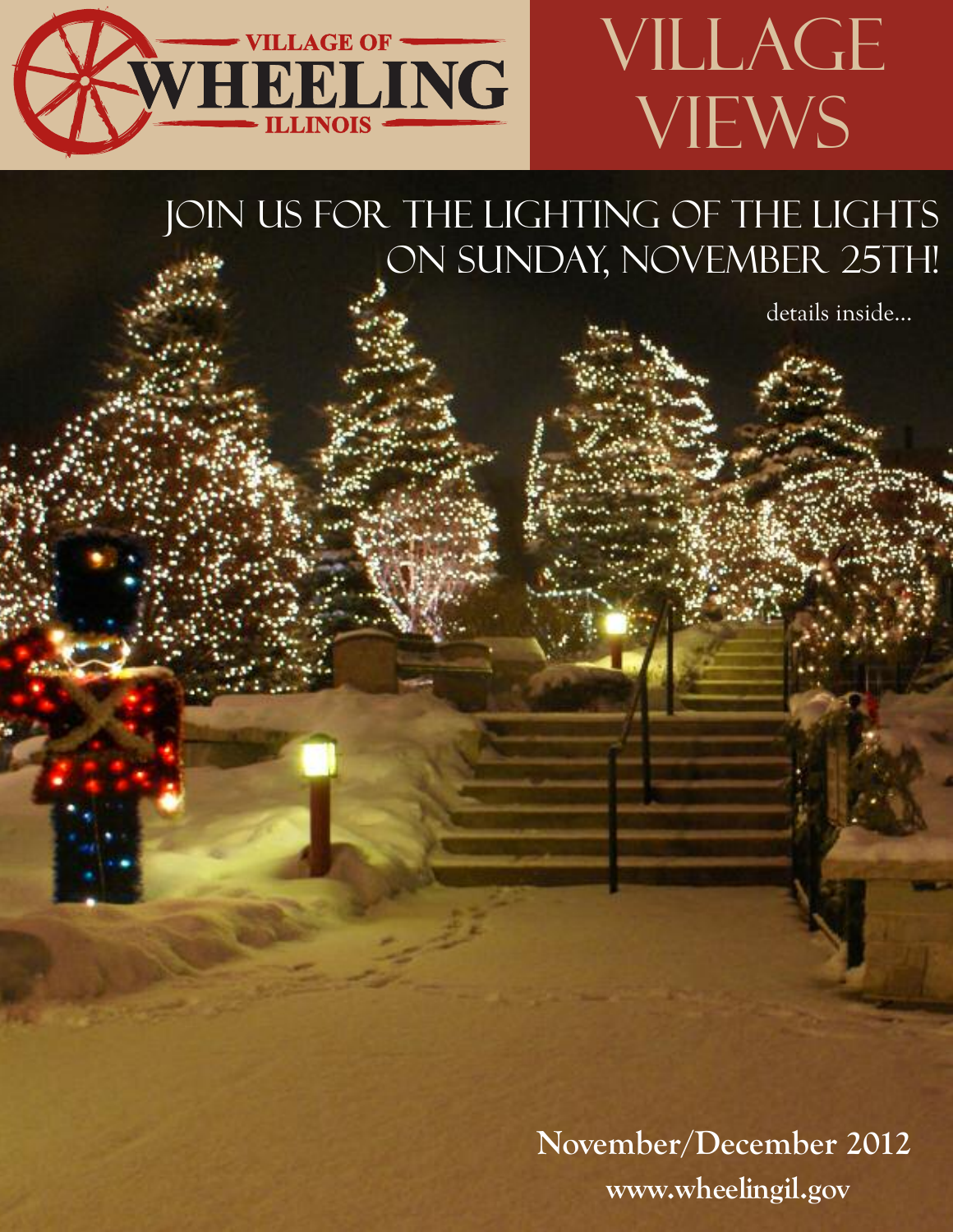# WELCOME TO WHEELING



*President Judy Abruscato*

## From the Desk of President Abruscato

### Lighting of the Lights

It's hard to believe, but already we're planning to kick off the holiday season with our annual Lighting of the Lights ceremony. The event will take place on Sunday, November 25th at 6:30 p.m. and once again will be held outdoors at Friendship Park (northeast corner of Dundee Road and Milwaukee Avenue). In keeping with tradition, Santa and Mrs. Claus will be on hand for picture opportunities, to hear your holiday wishes, and to hand out gifts.

Music will also be provided by Wheeling High School band members. We hope you'll stop by to visit with Santa and your Village Board during this fun-filled family event!

### Wheeling Continues to Thrive

The Village continues to experience increased interest from developers, which is starting to be visible along the Dundee Road and Milwaukee Avenue corridors. We are happy to welcome D'Agostinos Pizzeria, which opened its doors just weeks ago. Also, Twin Peaks restaurant will open in the former Claim Jumper building early next year. Several shopping center owners have shown interest in renovating their centers in 2013—one more indicator of interest in investing in the development of Wheeling.

Our industrial parks are also enjoying increased demand this year, and two of Wheeling's largest available buildings sold in the past several months. Our industrial vacancy rate has declined to just nearly 6%, among the lowest in the region.

We were very pleased to have Governor Quinn visit Wheeing to congratulate Wheeling High School on their amazing new math and science programs. Governor Quinn was very complimentary of the fine work being done in collaboration with the Village and its community partners.

### New Newsletter Format to Debut Next Issue

Beginning with our January/February Village Views newsletter, there will be advertisements from local Wheeling businesses featured in the middle and on the back of the newsletter. The Village has partnered with Liturgical Publishing, Inc. to print the Village's newsletter at no cost to the Village, in exchange for newsletter ad revenue which is created by giving Wheeling businesses the opportunity to get their names in front of Wheeling residents. If your business is interested in advertising in the Village newsletter, please contact Lisa Leonteos at 847.499.9085 prior to November 15.

### *On behalf of the Board of Trustees, Village Clerk, and Village Staff, I wish you and your family a happy and safe holiday season and a blessed 2013.*



Dean Argiris



Ken Brady



Bob Heer



Bill Hein

### *Welcome new businesses!*

#### *- - - - - - - - - - - - - - -* **All Quality Home Health Care** 395 E. Dundee Road Healthcare Office

**Direct Envelope** 2232 Foster Avenue Envelope Manufacturing & Printing

**Euroline Builders, Inc.** 45 Huntington Lane Home Remodeling & Showroom

> **Marco's Pizza** 1990 S. Wolf Road Pizza Restaurant

**Only 1 Printers** 540 Allendale #204 Graphic Design & Printing

**Spider Gym** 662 S. Wheeling Road Martial Arts Instruction

**Touge Factory** 2181 Foster Avenue Auto Parts Distributor

## Village Offices will be closed:

Thursday, November 22 Friday, November 23 Tuesday, December 25



Lang



Dave Vogel



### 2 **Village of Wheeling Board of Trustees**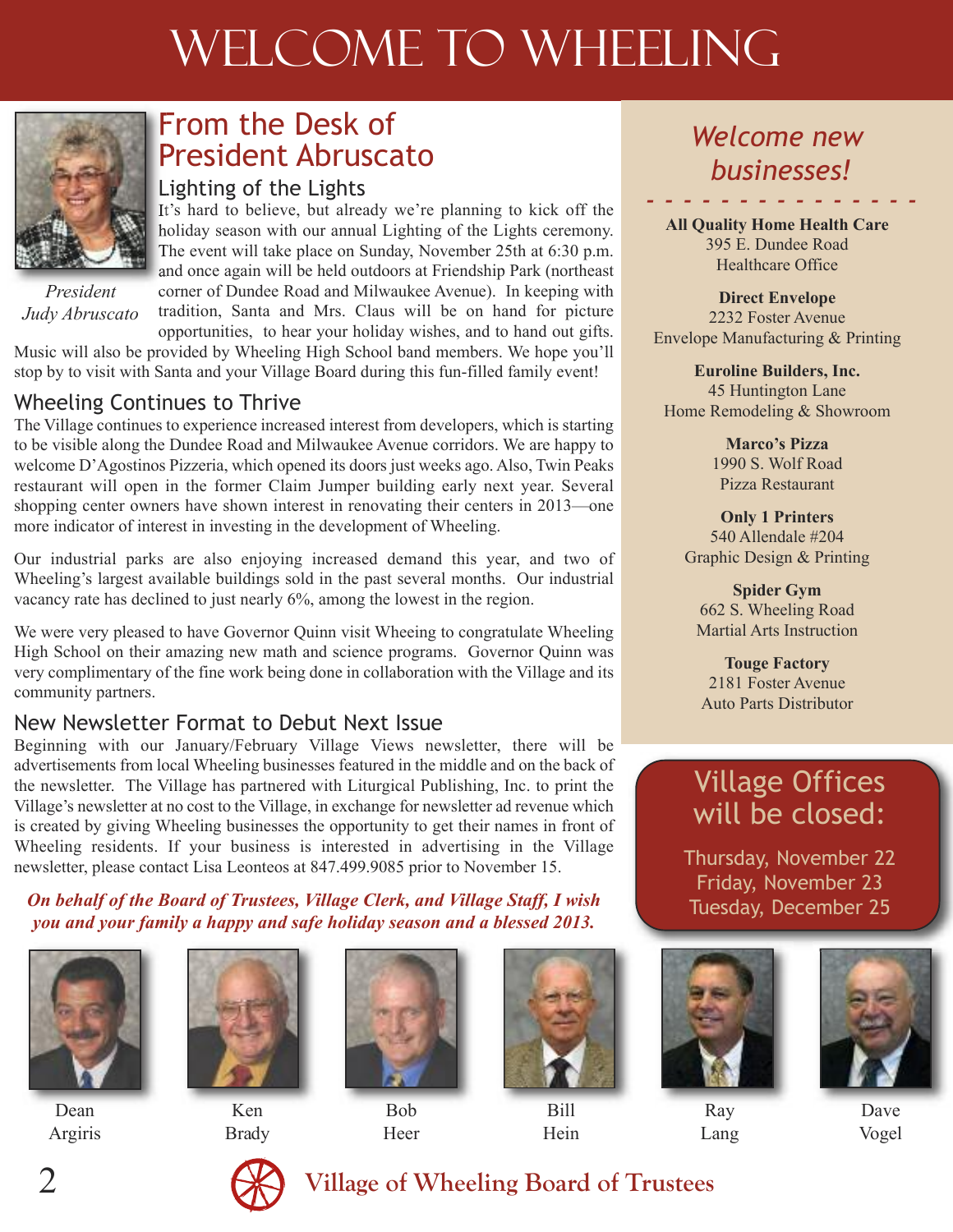# WELCOME TO WHEELING

# Clerk's Corner

The



Village Clerk Elaine E. Simpson

*Wishing you a safe and happy holiday season!*

### November U.S. Presidential Election

Remember to vote on Tuesday, November 6th. Your vote does count. Your candidate may not get elected, but you have the satisfaction of voting for your choice. If you are unsure of your polling location, contact Deputy Clerk Lisa Leonteos at 847.499.9085 or visit www.cookcountyclerk.com and select "Your Voter Information."

### Village-wide Holiday Events

The holiday season is approaching and there are several family-friendly events happening throughout the village.

#### **Pancake Breakfast**

On Saturday, November 4, the Wheeling Citizens' Police Academy Alumni Association will be having a pancake breakfast at the Wheeling Pavilion Senior Center located at 199 N. First Street from 9 a.m. to noon. The cost of the breakfast is \$7 and children under the age of five eat for free.

#### **Lollipop Lane**

Have your picture taken with Santa and Mrs. Claus at Lollipop Lane, courtesy of Stasek Chevrolet! The annual Lollipop Lane festivities begin at Chamber Park on Saturday, December 1 and continue until Sunday, December 9. Lollipop Lane is open Saturdays and Sundays from 2 p.m. to 5 p.m. and Monday through Friday from 6:30 p.m. to 8:30 p.m. This free event is sponsored by the Wheeling Historical Society, the Wheeling Park District, Stasek Chevrolet, and numerous businesses in the Wheeling area.

#### **Lighting of the Lights**

This annual lighting ceremony will take place on Sunday, November 25th, and Santa and Mrs. Claus will be arriving at Friendship Park at 6:30 p.m. Hot chocolate and cookies will be provided by Market Square Restaurant. We hope to see you there!

**Health Happenings**

*Brought to you Brought to you by the by the Wheeling Board Wheeling Board of Health of Health*

### *Wheeling Community Blood Drive*



The Village of Wheeling and the Wheeling Board of Health will be hosting a blood drive from 2 p.m. to 7 p.m. on Wednesday, November 14 at the Village Hall.

Blood donors of all types are needed every day for critically ill patients, accident victims, people needing surgery, and those patients suffering from chronic diseases such as cancer and

leukemia. If all eligible people would donate, there would never be a blood shortage. Every pint of blood donated will help save three lives!

Appointments are appreciated. To schedule an appointment, please call LifeSource at 877.543.3768 or visit www.lifesource.org and use sponsor code WH98. You may also email Health Officer Beverly Slaby at bslaby@wheelingil.gov.

There will be door prizes of gift certificates from Wheeling restaurants. Please donate. Walk-ins are always welcomed!

### *The Board of Health is now collecting used eyeglasses!*

Bring your used eyeglasses to the monthly medication/sharps drop-off. These eyeglasses will be donated to the *Lions Recycle for Sight* program. Prescription and reading glasses, sunglasses, and plastic and metal frames will be accepted. Children's glasses are especially needed.

The Wheeling Board of Health continues to provide the medication and sharps recycling drop-off every third Saturday of the month from 10 a.m. to noon in front of the Wheeling Police station. At the same time, used household batteries (AA, AAA, C, D, 9V) and rechargeable batteries (Lithium, NiMh, NiCad) will be accepted. Each rechargeable battery must have masking tape on contact points or be contained in an individual self-locking plastic bag.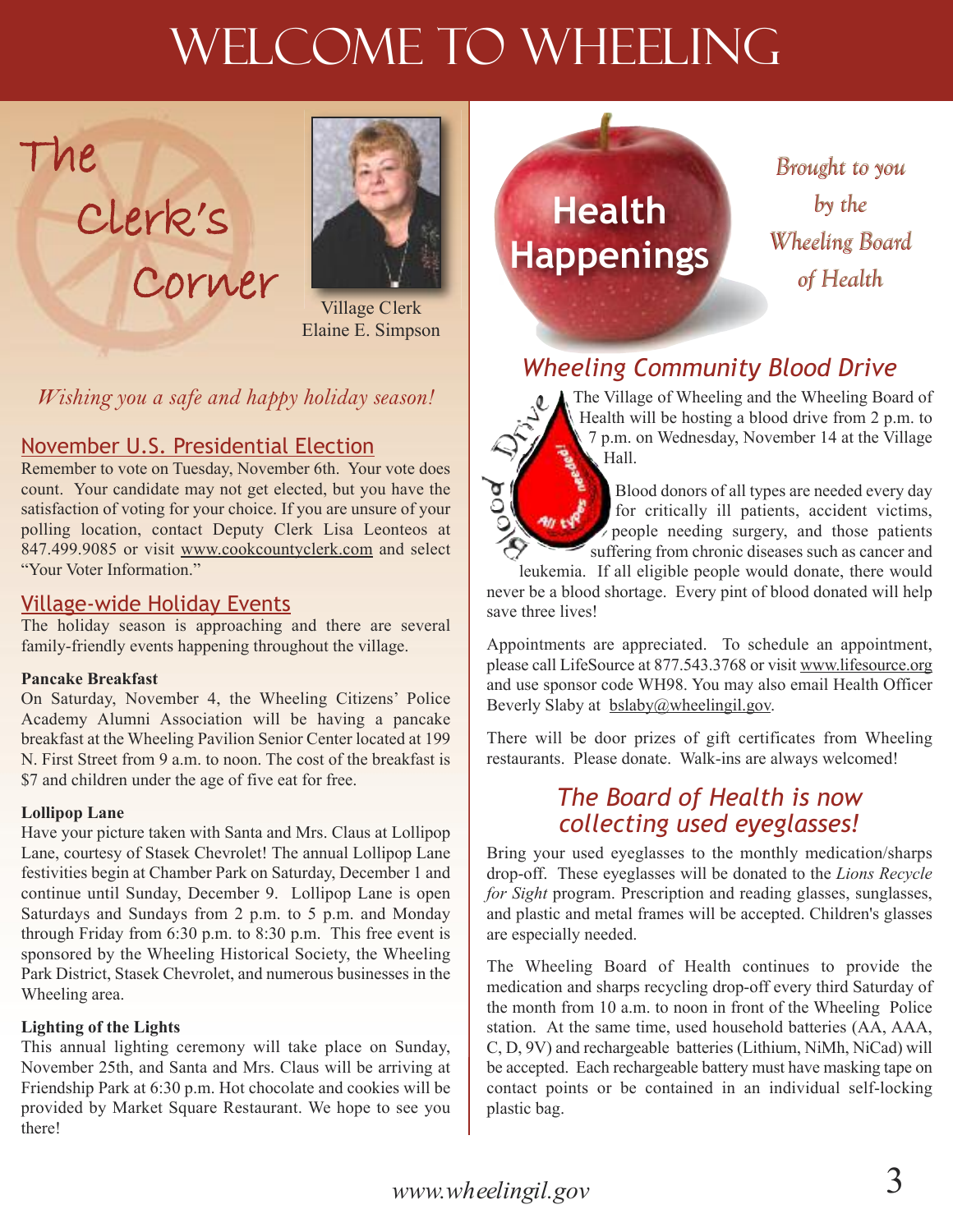# Police & Fire Departments



# *What to do When Stopped by the Police*

The most common reasons people are stopped while driving a motor vehicle are for violations of the Illinois Vehicle Code. These violations fall into two categories: moving and equipment violations. Other reasons you may be stopped include criminal investigations (you and/or your vehicle may match the description of a suspect in a crime) or courtesy or safety concerns (your trunk may be open, or something may

be hanging from or be on the top of your vehicle.)

#### **What you should do and what to expect when pulled over:**

- •Red & blue lights and/or a siren mean pull over to the right where it is safe and where you will not block traffic.
- •Remain in your vehicle unless the officer advises otherwise.
- •If it is dark, the officer will use a bright spotlight and a flashlight to illuminate you and your vehicle.
- •Illinois State Law requires drivers to provide license and proof of insurance upon request. Do not reach for your license until requested. •Depending on the circumstances, officers may request identification from passengers.
- •Remain in your vehicle, keep your hands where the officer can see them, and follow the instructions given by the officer.
- •It is reasonable and legal for an officer to require that you and your passengers exit the vehicle, but do not do so until asked.
- •Ask all passengers in your vehicle to remain calm and comply with the instructions given by the officer.

•Avoid being argumentative. Arguing will not change the decision of the officer. If you want to contest the violation, you will have the opportunity to do so in a judiciary setting.

Each traffic stop is unique, and the police officer must alter his/her response to fit the circumstance. Remember, if you receive a citation, accept it calmly. Accepting the citation is NOT an admission of guilt.

#### **Generally, a police officer will:**

•Provide his or her name upon request.

•Present proper identification when not in uniform. You may request the credentials of an officer to ensure he/she is a police officer.

- •Inform you of the reason(s) for being stopped.
- •Only use force when necessary to effect the arrest of a suspect and to maintain custody of the suspect.

•Only arrest a person for a crime committed in the officer's presence, or when the officer has probable cause to believe the person has already committed a crime, is wanted on a warrant, or should be held for investigation of a crime.

If you have any questions about procedures or a complaint about your treatment, contact the Police Department at 847.459.2642 and ask to speak to a supervisor. We hope this information will be helpful in answering common questions about traffic stop procedures as well as reducing stress when stopped by the police.

Holiday Safety Tips

### **Protecting Your Home**

Don't advertise that you are traveling over the holidays Stop your mail and newspaper delivery Use timers for your lights and television / radio Contact the police department for an EXTRA WATCH while you are gone ALWAYS keep your windows and doors locked

#### **Shopping Smarts**

Avoid carrying large amounts of cash; pay with a check, credit or debit card Carry your zipped purse close to your body or under your coat Don't place your purse in the top of your shopping cart Keep your wallet in an inside coat pocket or front pants pocket Be alert when shopping and don't overburden yourself with packages Keep your purchases secured in your vehicle's trunk or out of sight in your SUV if you have other stops

#### **Online Shopping**

Only shop on secure sites—look for a locked padlock or unbroken key icon on the page Web addresses will begin with "https" when the connection is secure Check your credit card statements for unauthorized charges

### 4 *www.wheelingil.gov*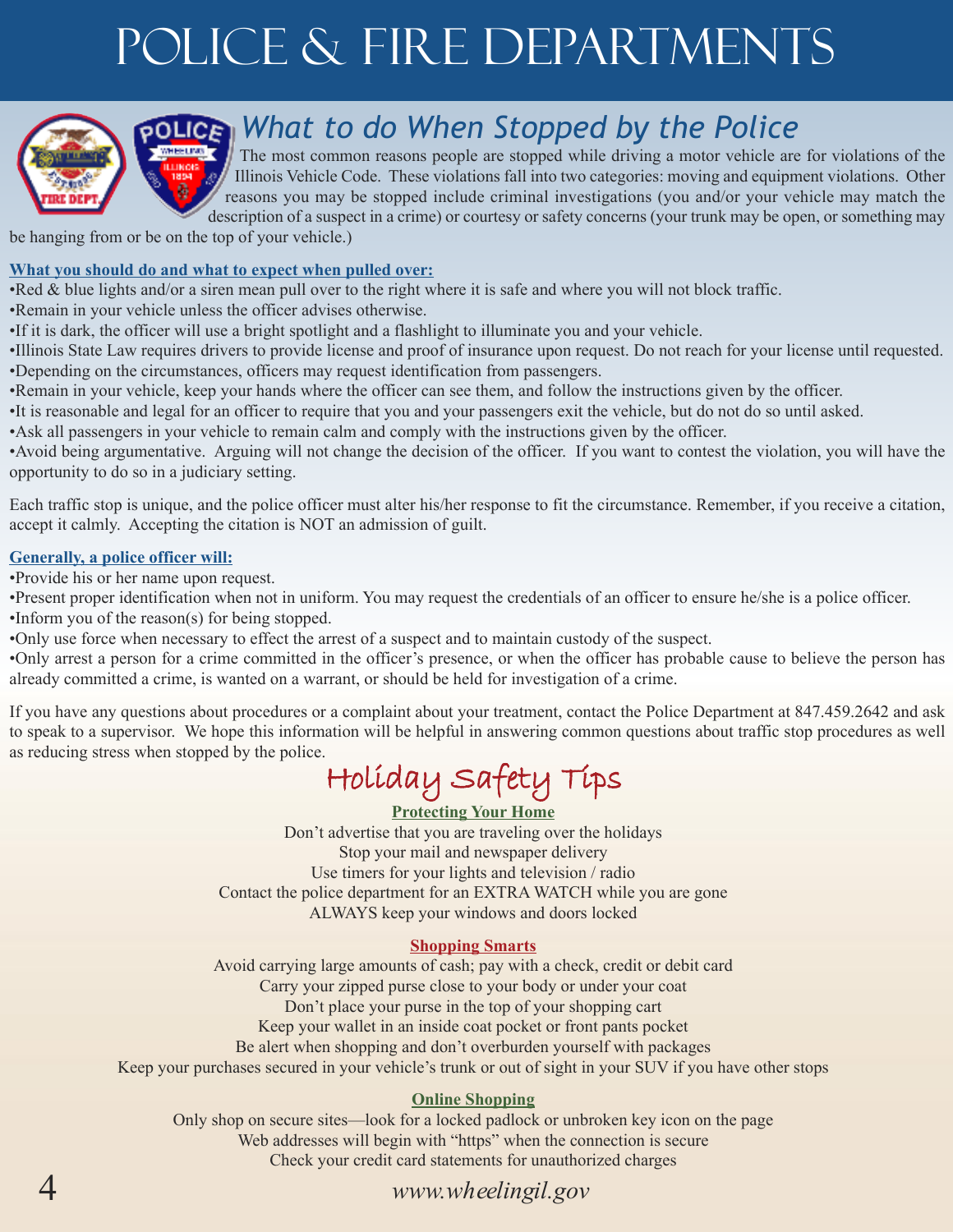# Community Development & Public Works

# *Snow Season Procedures*

As winter approaches, the Public Works Department prepares for snow. The department is responsible for clearing and de-icing arterial roads and residential streets as well as public sidewalks, bus stop shelters, the Metra station, and Village-owned buildings.

Public Works is not responsible for county or state roadways. County roads include Lake Cook Road, Buffalo Grove Road, Schoenbeck Road, Hintz Road, and Aptakisic Road (call 847.827.1164). State roads include Elmhurst Road (Route 83), Dundee Road, Milwaukee Avenue, Palatine Road, McHenry Road, and Wolf Road (Manchester north to Milwaukee Avenue and Marquardt south to Camp McDonald Road) (call 847.705.4222).

Residents are advised of the following during the snow season:

•For safety, please maintain a safe distance of 100 feet or more when driving behind a snow plow or salt truck. •Please shovel snow away from fire hydrants so that they can be accessible in case of emergencies. •Please do not place refuse or recycling containers in the street.

#### **Parking Restrictions**

•Do not park vehicles on any street in the Village within eight hours after a snowfall of two inches or more (per Village Code 9.10.103). This allows streets to be plowed accordingly by Public Works. Vehicles in violation will be towed.

#### **Sidewalk Requirements**

•Residents and property owners are responsible for clearing snow and ice from sidewalks adjoining or adjacent to their property whenever there is a snowfall and by 10 a.m. on every morning thereafter. If the snow and ice is frozen, owners are responsible for spreading the areas with sand, sawdust, salt, or other substances made for the purpose of melting snow and ice (Village Code 11.16.010). •Snow or ice shall not be deposited into any street, road or highway or along the shoulder or edge of any street, road or highway within the Village (Village Code 11.16.040). Please deposit snow and ice from sidewalks and driveways onto the parkway. •Residents and property owners who are in violation may be penalized.

Residents may contact the Public Works Department at 847.279.6900 with any questions or concerns.

# *Protect Water Lines from Freezing*

Water expands as it freezes, placing great pressure on anything that contains it. Expanding water can cause pipes found in basements, crawl spaces, attics, garages, and kitchen cabinets to rupture. Pipes against exterior walls with little or no insulation are also vulnerable to freezing.

Residents can take measures to protect water lines from freezing and prevent water pipes from rupturing in homes during extreme cold conditions.

- •If going away, keep home temperatures no lower than 55 degrees F.
- •Disconnect and drain outdoor hoses.
- •Allow cold water to drip or trickle through faucets. Dripping water prevents pipes from freezing since the temperature of the water running through them is above freezing.
- •Open cabinets and closets containing water lines to allow warm air to circulate around plumbing.
- •Consider installing pipe insulation.
- •Check pipe insulation periodically to make sure it is dry.
- •Seal cracks in doors, windows and foundations. Small openings that consistently bring in cold air can quickly freeze pipes.

•Know where your master valve (also known as the main water cut-off valve) is located in case you need to shut off the water.

If you know that a property has been unoccupied for several days, notify Public Works at 847.279.6900. This can prevent costly damage to the unoccupied property.

*Snow Shoveling Guidelines* When shoveling the end of the driveway near the street, place the snow to the right of the driveway (as you face the street). If it is piled on the other side, it is more likely to be pushed into the driveway apron when the streets are being plowed. Also, clear a few feet of the edge of the street and curb to the left of the driveway (as you face the street). This creates a pocket for the snow to spill into and will help reduce the amount of snow at the end of the driveway. Refer to the illustration below.



*www.wheelingil.gov* 5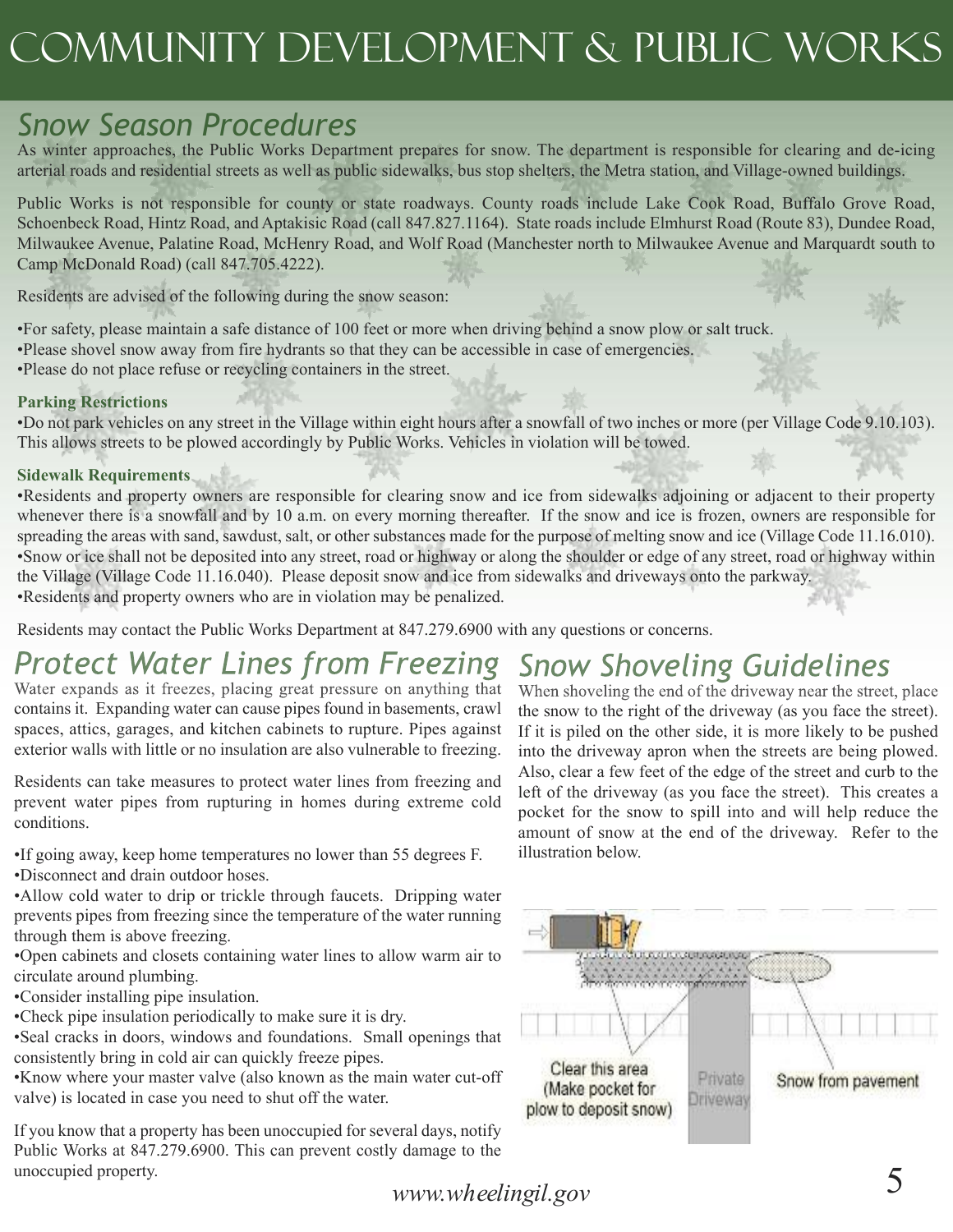# Human Services department

### **Pavilion Senior Center**

*The Pavilion Senior Center*—*part of the Department of Human Services*—*is open to area adults 55 years or better. Call 847.459.2670 for more information.*

## **Social Services Division**

*The Social Services Division has three social workers to serve all residents of the Village of Wheeling. Call 847.459.2606 for more information.*

# Lunch at Pavilion

Join us for a great meal and great friends at LUNCH AT PAVILION. Excellent NEW menu selections, restaurant atmosphere, **table service**—**you can't beat it!** The Wheeling Pavilion Senior Center hosts meal service for anyone 60 years and better. A nutritionally balanced lunch is served Monday, Wednesday, and Friday from 11:30 a.m. until 12:30 p.m. Reservations are needed. Social activities and informational programs are included as part of this program. Each diner will receive written information regarding the cost of the meal and will have the opportunity to contribute to part or all of the cost. Funds for this program are provided by an award from AgeOptions through the Illinois Department on Aging and Federal Administration on Aging. Meals are provided by the Catholic Charities. Lunch is often followed by a presentation, a speaker, or musical entertainment. For more information regarding how to register or volunteer, please contact the Wheeling Pavilion Senior Center at 847.459.2670 and ask for Jesus Delgado.



#### **Tuesday, November 13 Wheeling Pavilion Senior Center 199 N. 1st Street**

The Human Services Depart-

ment will be hosting an entire day of information and resources to commemorate the Alzheimer's Foundation of America's National Memory Screening Day. Screenings will be conducted in English, Spanish, and Russian, with half-hour appointments starting at 9:30 a.m. Please call 847.459.2606 for an appointment. En español, llame por la mañana.

### *Alzheimer's Family Education Workshop*

Are you caring for an aging parent or relative with Alzheimer's Disease? This workshop will help you learn about the causes, symptoms, diagnostic process, and behaviors of Alzheimer's disease. *Date:* Tuesday, November 13 at 11:30 a.m. (lunch will be served) *Place:* Wheeling Pavilion Senior Center

*Cost:* FREE but registration is required by November 9, 2012 Register by calling the Pavilion Senior Center at 847.459.2670

### *Evening Alzheimer's Education Presentation*

Guest speaker Courtney Bayron, LNHA, Marketing Director of Arden Courts in Northbrook, will speak on the signs, symptoms, risk factors and types of dementia. Anyone looking for more information and supportive services should join us on November 13 at 6:30 p.m. at the Pavilion Senior Center.

## *Pavilion Senior Center Events*

#### *Jewelry Boutique from Synergems Friday, November 30, 11:30 a.m.*

Are you looking for a one-of-a-kind gift for the holidays? We have a unique shopping opportunity for you: one-of-a-kind jewelry! Each piece is individually hand-crafted. This special collection will be available at the Senior Center for one day only!

### *Radio City Rockettes – December 18, 4 p.m.*

They are part of the holiday season, they are spectacular, they are none other than the Radio City Rockettes! Join us as we watch this amazing show while we get into the Christmas spirit. The cost of this trip includes transportation, ticket, and dinner from Wa-Pa-Ghetti's at the Senior Center before the show takes place at the Akoo Theatre in Rosemont, Illinois.

*Cost:* \$65 members/\$85 non-members.

### *End of Year Party – December 27, 11:30 a.m.*

Where has the time gone? It's hard to believe 2012 is almost over and 2013 is about to begin! Join us as we welcome the new year at our annual End of Year Party. We will have a delicious lunch followed by a musical performance by Joan Hammel. This will be an afternoon of celebration that you won't want to miss. Make your reservations before December 21.

*Cost:* \$12 members/\$27 non-members by December 10.

## *Senior Health Insurance Program (SHIP)*

If you are puzzled by Medicare and don't know if your plan will fit your needs next year, SHIP can help. SHIP is a free counseling service provided by the Illinois Department of Financial and Professional Regulation, Division of Insurance. SHIP does not sell or solicit insurance and is not an insurance plan. SHIP-trained volunteer counselors can answer questions about Medicare, Medicare Supplement Insurance, Medicare Advantage Plans with HMOs, PPOs, and PFFSs, prescription drug coverage through Medicare and other sources, long-term care insurance, Medicare claims and appeals, Medicare beneficiary rights and guarantees, etc. The SHIP representative in Wheeling is available by appointment at the Wheeling Pavilion Senior Center. Call for an appointment at 847.459.2670. You may also call the toll free number at 1.800.548.9034. Don't wait to get your questions answered—give SHIP a call!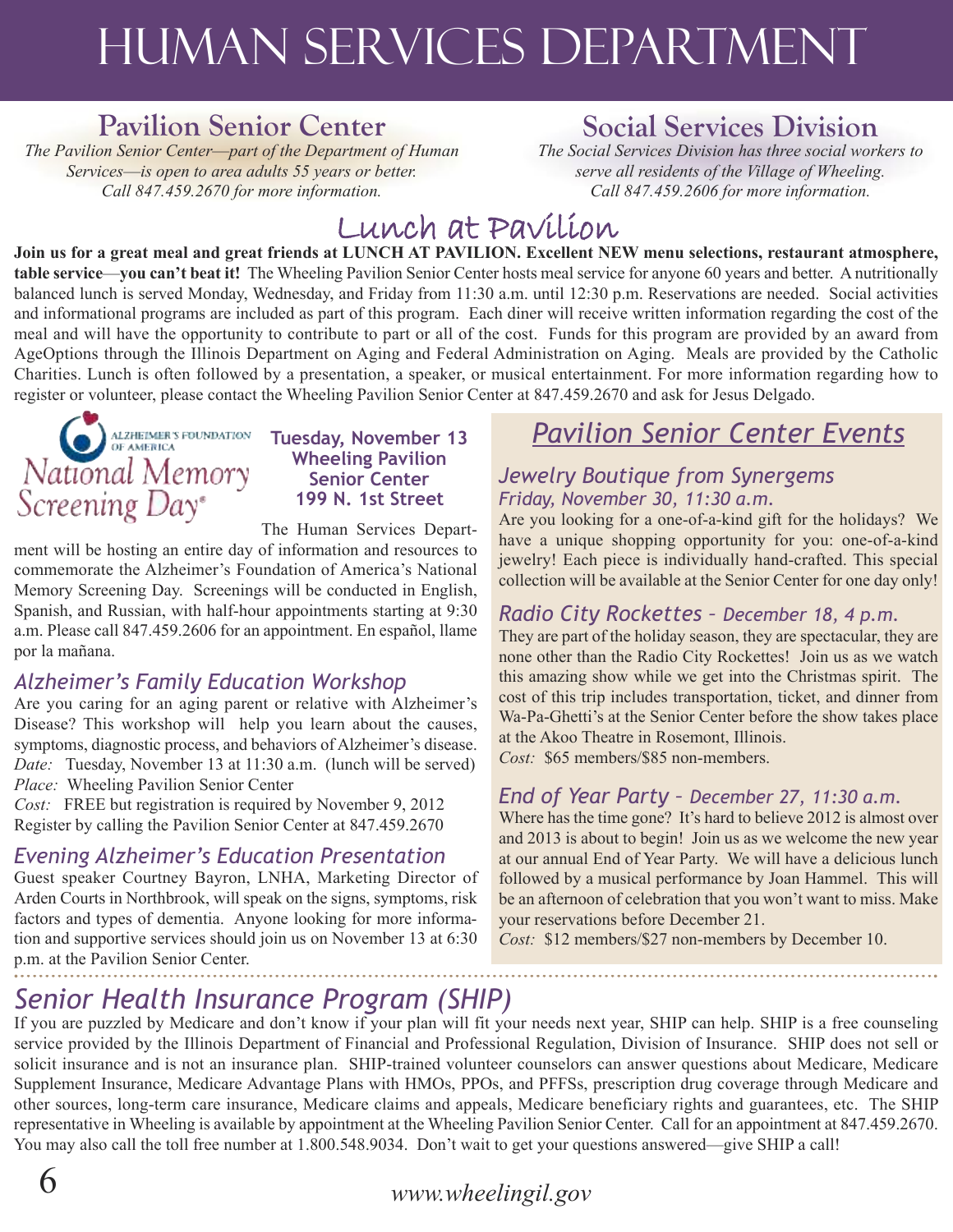# News You Can Use

# *Wheeling Food Pantry*

The Wheeling Food Pantry is proud to have just completed its first year in operation. The pantry started with no recipients in September 2011 but grew to just shy of 500 families as of September 2012, with an average of just over 100 families per week. The pantry provides for the less fortunate residents of Wheeling as well as families with students in School District 21 and Wheeling High School. Due to the increasing numbers of new families, the amount of food needed is growing each week.

During these tough economic times, help is needed at the food pantry. Volunteers work approximately two hours per week during the pantry hours of Monday through Thursday from 1 p.m. to 5 p.m. and Friday from 1 p.m. to 4 p.m. The best contributions you can make if you would like to help the pantry are donations for the purchase of food. Approximately 4,000 lbs of food are distributed per month, so every dollar counts. The pantry is a federal tax-exempt 501(c)3 organization and is also qualified for State sales tax exemption. If you would like to help you can mail a check made payable to:

> Wheeling Food Pantry c/o the Rotary Club of Wheeling PO Box 75 Wheeling, IL 60069

or stop by the pantry located approximately one block north of Dundee Road on Wolf Road., adjacent to the Wheeling Police Department Community Center on the east side of Wolf Road. Your assistance and consideration are appreciated!

### *Village-Wide Water Meter System Upgrade*

The upgrade of all water meters in the Village is now underway. Implementation of this upgrade consists of replacing all (approximately 8,000) water meters—including residential, commercial and industrial—and meter transmitters throughout the entire Village. During October, letters were mailed to water customers in areas identified for the Village's pilot program. The primary purpose of the letters is to request that water customers contact the installation company, United Meters, Inc. (UMI), to schedule an appointment to perform the upgrade work. Once the pilot program is complete, the Village will evaluate the program, make adjustments if necessary, and fully implement the program throughout the Village. This upgrade is being done at no cost to water customers.

# Leaf Disposal Guidelines

The Department of Public Works reminds residents that Village Code 11.08.100 prohibits the deposit of leaves into streets, roads, or highways and along the shoulder, curb or edge of any street, road, or highway. Leaves intentionally raked into such areas have a clear and immediate effect on the Village's storm sewer system; this can result in clogged storm sewer inlets and subsequent flooding.

The Village's contract with Waste Management provides an alternate, convenient method to dispose of leaves and other forms of yard waste. In addition to biodegradable paper yard waste bags (2-ply Kraft), residents may use rigid 32-gallon containers clearly marked with a red "X" around the body of the container. Containers and biodegradable bags may not exceed 45 pounds in weight when filled. There is no limit to the number of yard waste bags or containers. Yard waste in plastic bags or cardboard boxes will not be collected.

Brush and branches/limbs must not exceed three inches in diameter or four inches in length and must be tied in bundles with biodegradable twine or string. Bundles must not exceed two feet in diameter or weigh over 45 pounds. There is no limit to the number of bundled brush. Loose or larger brush or logs will not be collected by Waste Management.

**Yard waste collections conclude on November 30th.**

## *Holiday Solid Waste Collection Reminders*

**In observance of Thanksgiving Day, November 22, refuse, recycling and yard waste will be delayed by one day.**

**In observance of Christmas Day, December 25, refuse and recycling will be delayed by one day.**

## *Holiday Tree Collections*

Non-artificial holiday trees are collected at residential curbsides during the first two weeks in January at no additional charge. Please do not place trees in plastic bags. Trees that have decorations, are in stands, or in plastic bags will not be collected.

### *Volunteers Needed!*

Do you have a flair for the dramatic? Do you want to help your community prepare for emergencies? Community Assisted Relief Efforts (CARE) is planning for an emergency drill and is looking for volunteers who are interested in playing the part of disaster victims. All volunteers will receive training prior to the event. CARE is a group partnership between the Wheeling Police, Fire, and Human Services Departments consisting of community volunteers trained and prepared to assist victims of disasters with shelter and comfort. Volunteers are trained in Red Cross Shelter Operations, CPR/AED/First Aid, and emergency procedures. If you are interested in participating in the emergency drill or learning more about CARE, please contact the Human Services Department at 847.459.2606.